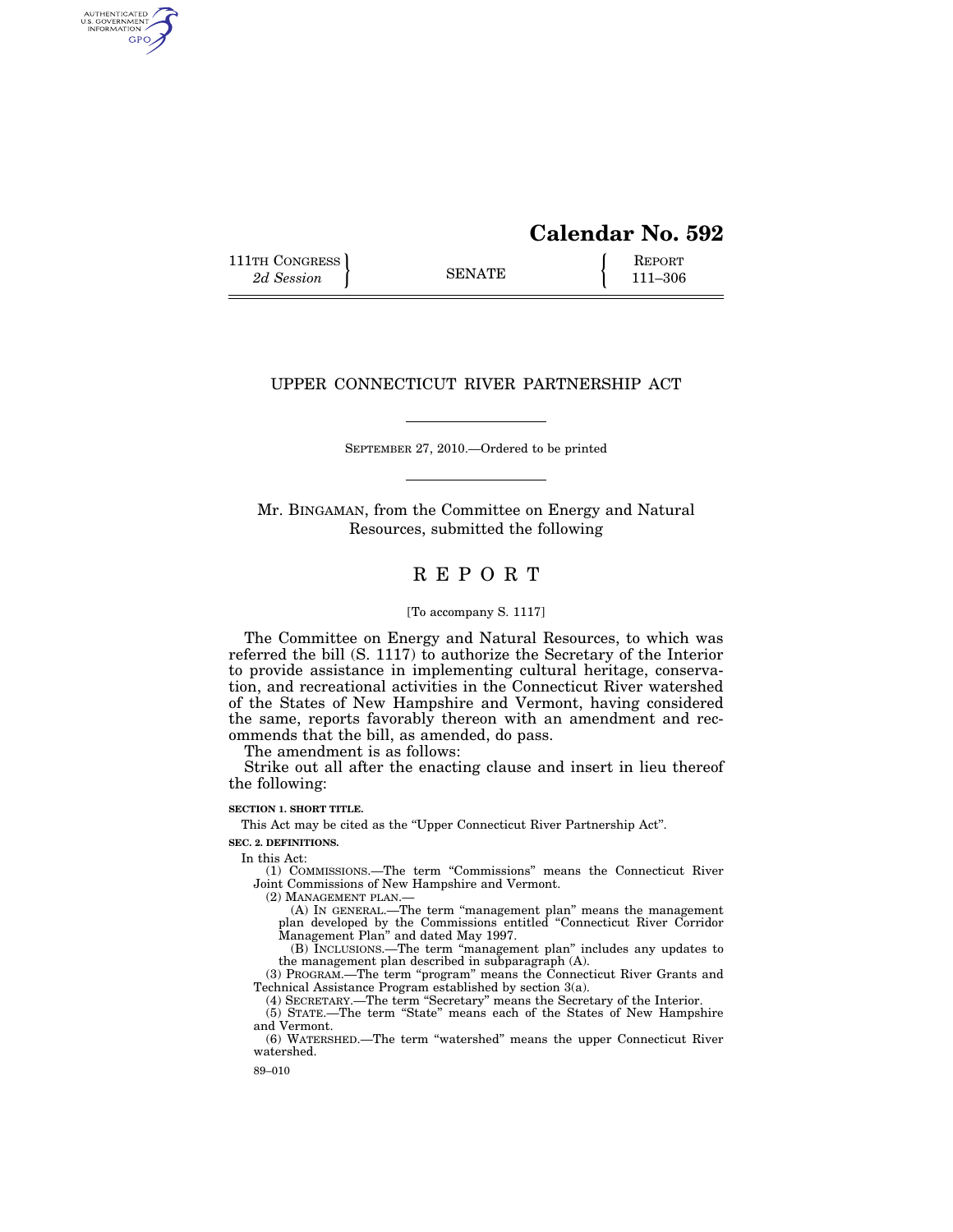**SEC. 3. CONNECTICUT RIVER GRANTS AND TECHNICAL ASSISTANCE PROGRAM.** 

(a) IN GENERAL.—There is established in the Department of the Interior the Connecticut River Grants and Technical Assistance Program.

(b) PURPOSE.—The purpose of the program is to provide financial and technical assistance to the States, through the Commissions, to improve management of the watershed in accordance with the management plan.

(c) FINANCIAL AND TECHNICAL ASSISTANCE.—

(1) IN GENERAL.—Subject to paragraph (2), the Secretary may provide financial and technical assistance to the Commissions in furtherance of the purposes of this Act.

(2) LIMITATION.—No financial assistance shall be provided under this Act until the date on which the Secretary has approved criteria for financial assistance in accordance with subsection (d).

(d) CRITERIA.—

(1) DEVELOPMENT.—The Commissions shall develop criteria for—

(A) prioritizing and determining the eligibility of applicants for financial and technical assistance under the program; and

(B) reviewing and prioritizing applications for financial and technical assistance under the program.

(2) REVIEW; APPROVAL.—

(A) SUBMISSION.—The Commissions shall submit the criteria developed under paragraph (1) to the Secretary for review.

(B) APPROVAL OR DISAPPROVAL.—

(i) IN GENERAL.—Not later than 180 days after the date on which the Commissions submit the criteria under subparagraph (A), the Secretary shall approve or disapprove the criteria.

(ii) DISAPPROVAL.—If the Secretary disapproves the criteria under clause (i), the Secretary shall—

(I) advise the Commissions of the reasons for disapproval;

(II) make recommendations for revisions to the criteria; and

(III) not later than 180 days after the date on which the Commis-

sions submit revised criteria to the Secretary, approve or disapprove the revised criteria. (C) CONSIDERATIONS.—In reviewing the criteria submitted under this

paragraph, the Secretary shall consider the extent to which the criteria— (i) are consistent with the purposes and goals of the management

plan; and

(ii) provide for protection of the watershed, including the natural, cultural, historic, and recreational resources within the watershed.

(e) AUTHORITIES OF THE COMMISSIONS.—The Commissions may use funds made available under this Act to provide financial and technical assistance to State and local governments, nonprofit organizations, and other public and private entities to protect the watershed in accordance with the approved criteria and consistent with the management plan.

#### **SEC. 4. AUTHORIZATION OF APPROPRIATIONS.**

(a) IN GENERAL.—There is authorized to be appropriated to carry out this Act \$10,000,000, of which not more than \$1,000,000 may be made available for any 1 fiscal year.

(b) COST-SHARING REQUIREMENT.—

(1) IN GENERAL.—The Federal share of the total cost of any activity under this Act shall be not more than 50 percent of the total cost.

(2) FORM.—The non-Federal contribution may be in the form of in-kind contributions of goods or services fairly valued.

#### **SEC. 5. TERMINATION OF AUTHORITY**

The authority of the Secretary to provide financial assistance under this Act terminates on the date that is 10 years after the date of enactment of this Act.

#### PURPOSE

The purpose of S. 1117 is to authorize the Secretary of the Interior to provide financial and technical assistance to carry out projects for conservation and protection of the natural, cultural, historic, and recreational resources of the upper Connecticut River watershed.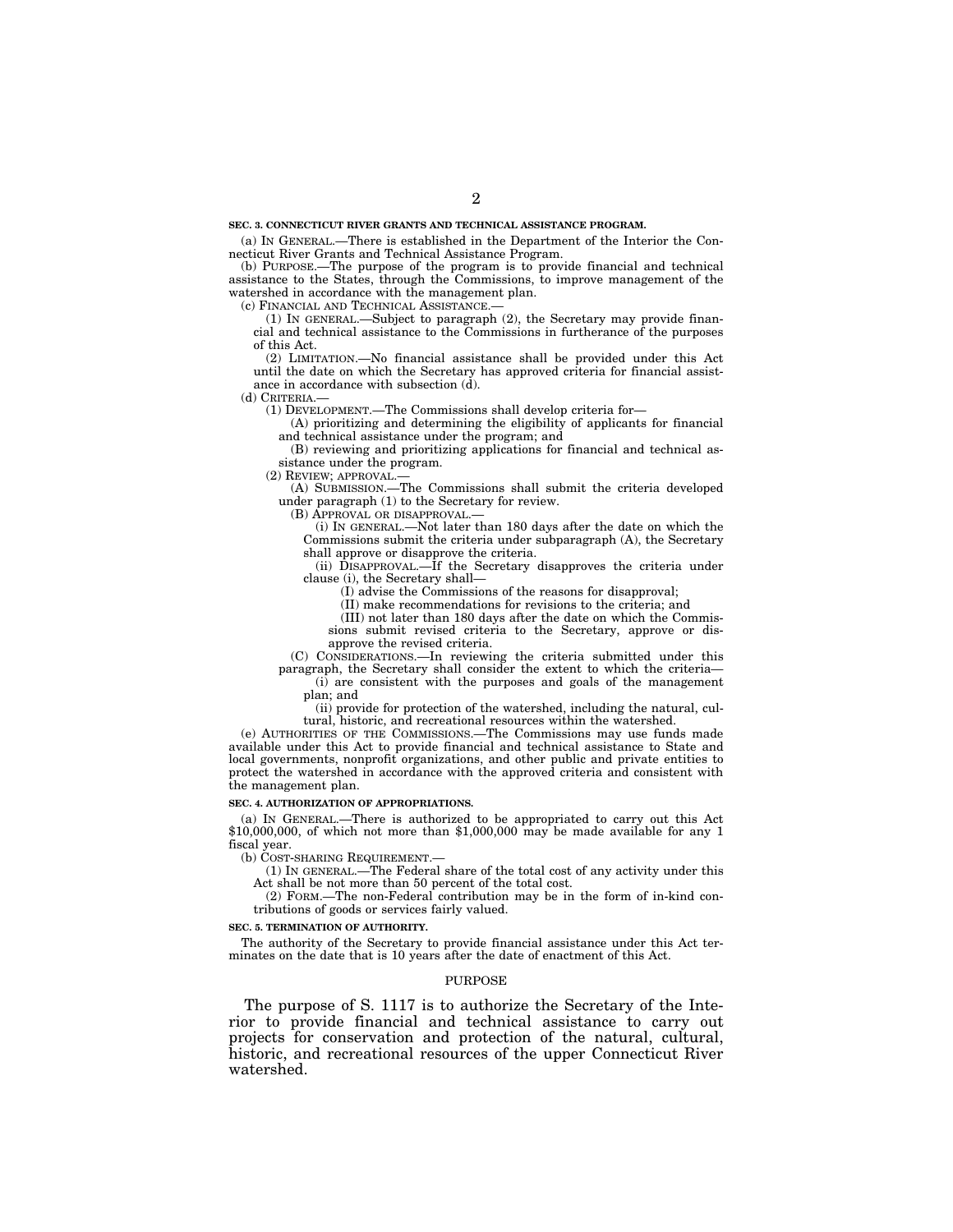### BACKGROUND AND NEED

The upper Connecticut River forms the border between Vermont and New Hampshire, and the watershed encompasses roughly 35 percent of the States' total combined land area. The watershed and several sites located within it have been recognized as containing significant cultural, natural, and scenic resources, including Marsh-Billings-Rockefeller National Historical Park, Saint-Gaudens National Historic Site, and sections of the Appalachian Trail. It also includes the Silvio O. Conte National Fish and Wildlife Refuge and the Connecticut River Byway, which was recognized as a National Scenic Byway in 2005.

The upper Connecticut River watershed provides many opportunities for river-based recreation, such as swimming, boating, camping, fishing, bicycling, and hiking. There has been sustained local interest in developing and managing the area to support outdoor recreation while protecting the watershed's scenic and natural value. The loss of private land to development, erosion along riverfront land, and mercury and other toxins in fish threaten the watershed's recreational value as well as its natural resources.

The Connecticut River Joint Commissions were formed in 1989, uniting separate commissions that had been formed by the States of Vermont and New Hampshire, to serve as a catalyst to preserve and protect the resources of the Connecticut River Valley, and to guide its growth and development. In 1997, the Commissions completed the Connecticut River Corridor Management Plan. The management plan identifies several focus areas for protecting the Connecticut River, including river quality, flow management and dams, sustaining habitat for fish and wildlife, and economic opportunities. The management plan encourages the Connecticut River Joint Commissions to work with state and federal agencies to meet the Plan's goals for restoring, conserving, and preserving the Connecticut River. The Connecticut River Joint Commissions have secured funding from federal agencies in the past, but the Commissions are seeking a dedicated individualized grant program that would address a backlog of projects that would benefit the river and the region. Legislation is needed to establish a grant and technical assistance program to award grants to local communities and organizations that seek to achieve the management plan's goals of preserving, conserving and restoring the upper Connecticut River watershed and its resources.

### LEGISLATIVE HISTORY

S. 1117 was introduced by Senators Leahy, Shaheen, Sanders, and Gregg on May 21, 2009. The Subcommittee on National Parks held a hearing on the bill on July 15, 2009. The Committee on Energy and Natural Resources considered the bill and adopted an amendment in the nature of a substitute at its business meeting on July 21, 2010. The Committee ordered S. 1117 favorably reported, as amended, at its business meeting on August 5, 2010.

## COMMITTEE RECOMMENDATION

The Committee on Energy and Natural Resources, in open business session on August 5, 2010, by a voice vote of a quorum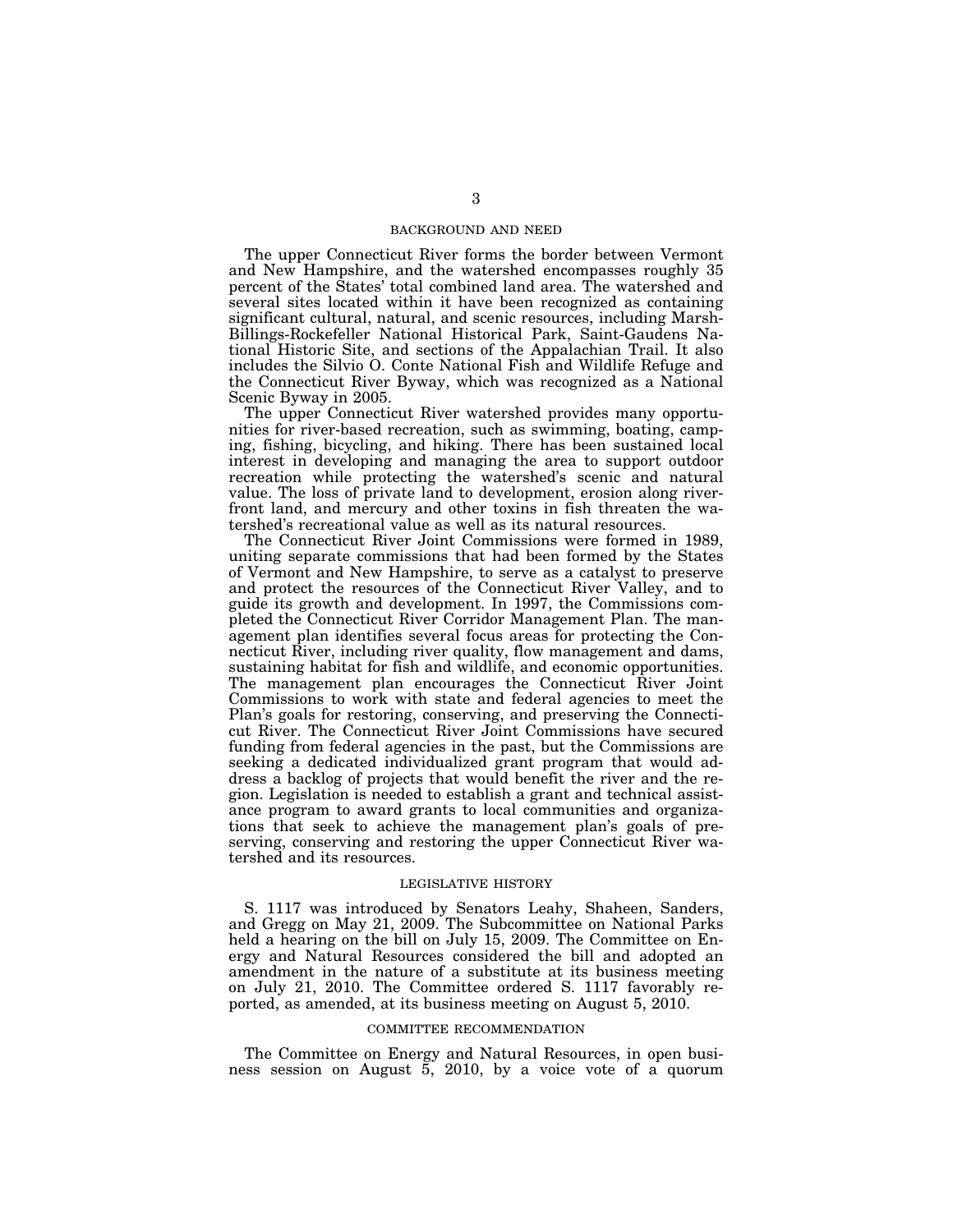present, recommends that the Senate pass S. 1117, if amended as described herein.

### COMMITTEE AMENDMENT

During the consideration of S. 1117, the Committee adopted an amendment in the nature of a substitute. The amendment makes the authorization consistent with authorities provided for National Heritage Areas. In particular, the amendment deletes the Congressional finding and purpose section, and expands the definitions section to clarify several terms used in the bill. It clarifies that financial and technical assistance for the Connecticut River Grants and Technical Assistance Program will not be provided by the Secretary of the Interior until he has approved criteria developed by the Commissions. The amendment includes requirements detailing how the Secretary will review the criteria and the process for approving or disapproving the criteria. The amendment also changes the Federal cost share from 75 percent to 50 percent, and adds a sunset clause that terminates the Secretary's authority to provide financial assistance after 10 years. The Committee amendment is further explained in detail in the section-by-section analysis below.

### SECTION-BY-SECTION ANALYSIS

*Section 1* provides the short title, the ''Upper Connecticut River Partnership Act.''

*Section 2* defines key terms used in the bill.

*Section 3(a)* establishes the Connecticut River Grants and Technical Assistance Program.

Subsection (b) describes the purpose of the program, which is to provide financial and technical assistance to improve management of the watershed in accordance with the management plan developed by the Connecticut River Joint Commissions of New Hampshire and Vermont (the "Commissions").

Subsection (c) clarifies that the Secretary of the Interior may provide financial and technical assistance to the Commissions, but not until the Secretary has approved criteria for financial assistance in accordance with this Act.

Subsection (d) instructs the Commissions to develop criteria for determining the eligibility of applicants for financial and technical assistance and for reviewing their applications. The Secretary must approve or disapprove the Commissions' criteria within six months after they are submitted for review, considering the extent to which the criteria are consistent with the purposes and goals of the Commissions' management plan. If the Secretary disapproves the criteria he must make recommendations for revisions to the criteria and approve or disapprove the revised criteria within six months after they are submitted.

Subsection (e) authorizes the Commissions to use Federal funds to make grants, enter into cooperative agreements or provide technical assistance, hire staff, obtain funds or services from any source, contract for goods or services, and support activities of partners and any other activities that further the purposes of the heritage area and are consistent with the management plan.

*Section 4(a)* authorizes total appropriations of \$10 million, of which not more than \$1 million may be appropriated for any fiscal year.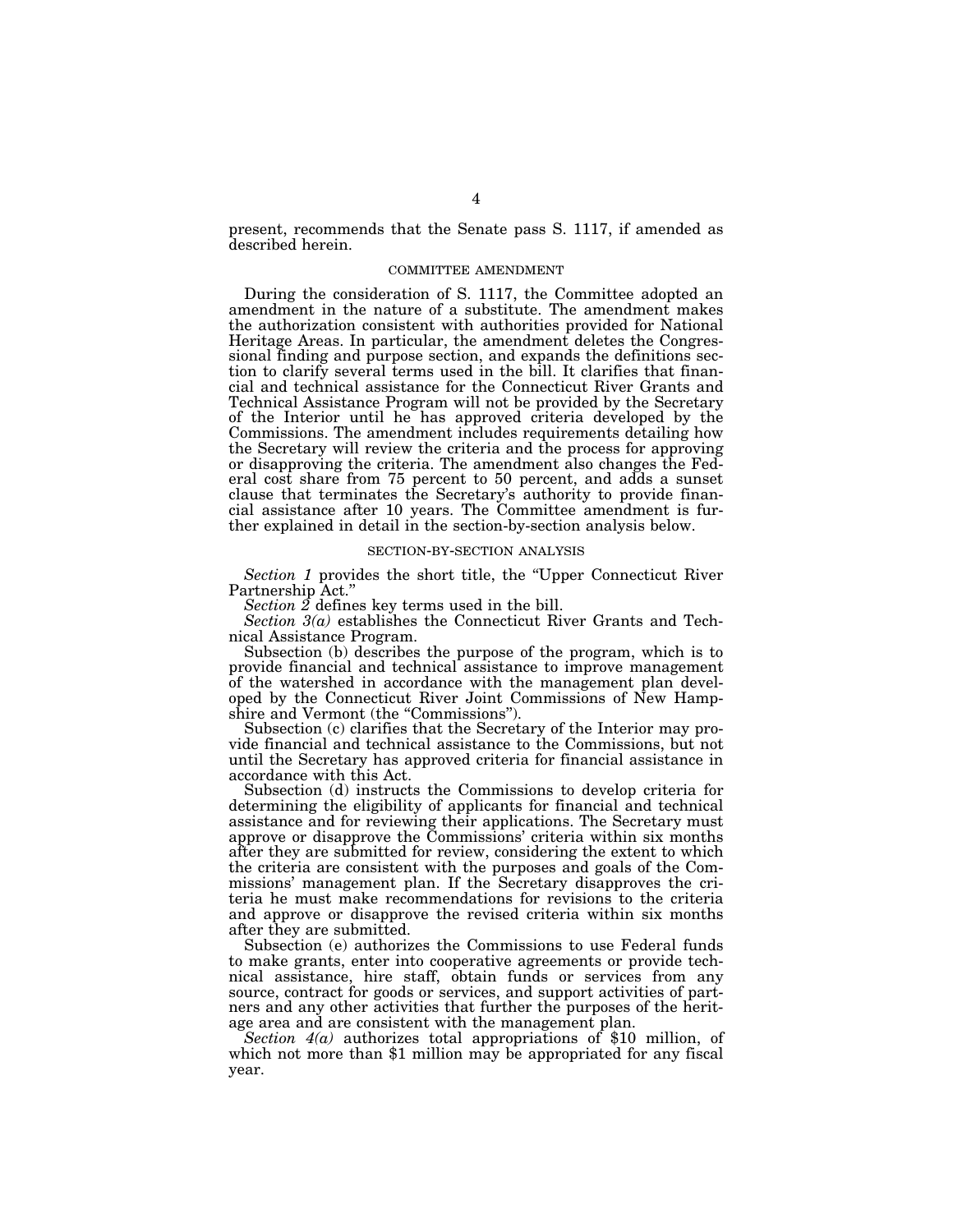Subsection (b) requires Federal funding to be matched on a 50:50 basis by funds from non-Federal sources, including in the form of in-kind contributions of goods or services.

*Section 5* provides that the authority of the Secretary to provide assistance under this Act terminates 10 years after the date of enactment.

### COST AND BUDGETARY CONSIDERATIONS

The following estimate of costs of this measure has been provided by the Congressional Budget Office:

### *S. 1117—Upper Connecticut River Partnership Act*

S. 1117 would establish the Connecticut River Grants and Technical Assistance Program to help New Hampshire and Vermont manage the upper Connecticut River watershed. For that purpose, the bill would authorize the appropriation of \$10 million, up to \$1 million annually. Assuming appropriation of the authorized amounts, CBO estimates that implementing S. 1117 would cost the National Park Service, which would manage the program, \$5 million over the 2011–2015 period and \$5 million after 2015. Enacting the legislation would not affect revenues or direct spending; therefore, pay-as-you-go procedures do not apply.

S. 1117 contains no intergovernmental or private-sector mandates as defined in the Unfunded Mandates Reform Act and would impose no costs on state, local, or tribal governments. The states of New Hampshire and Vermont and local governments in those states would benefit from assistance authorized in the bill. Any costs to those governments would be incurred voluntarily as a condition of receiving federal assistance.

The CBO staff contact for this estimate is Deborah Reis. The estimate was approved by Theresa Gullo, Deputy Assistant Director for Budget Analysis.

#### REGULATORY IMPACT EVALUATION

In compliance with paragraph 11(b) of rule XXVI of the Standing Rules of the Senate, the Committee makes the following evaluation of the regulatory impact which would be incurred in carrying out S. 1117.

The bill is not a regulatory measure in the sense of imposing Government-established standards or significant economic responsibilities on private individuals and businesses.

No personal information would be collected in administering the program. Therefore, there would be no impact on personal privacy.

Little, if any, additional paperwork would result from the enactment of S. 1117, as ordered reported.

#### CONGRESSIONALLY DIRECTED SPENDING

In accordance with paragraph 4(b) of rule XLIV of the Standing Rules of the Senate, the Committee provides the following identification of congressionally directed spending items contained in the bill, as reported:

| Section | Provision                       | Member        |
|---------|---------------------------------|---------------|
|         | Authorization of Appropriations | Senator Leahy |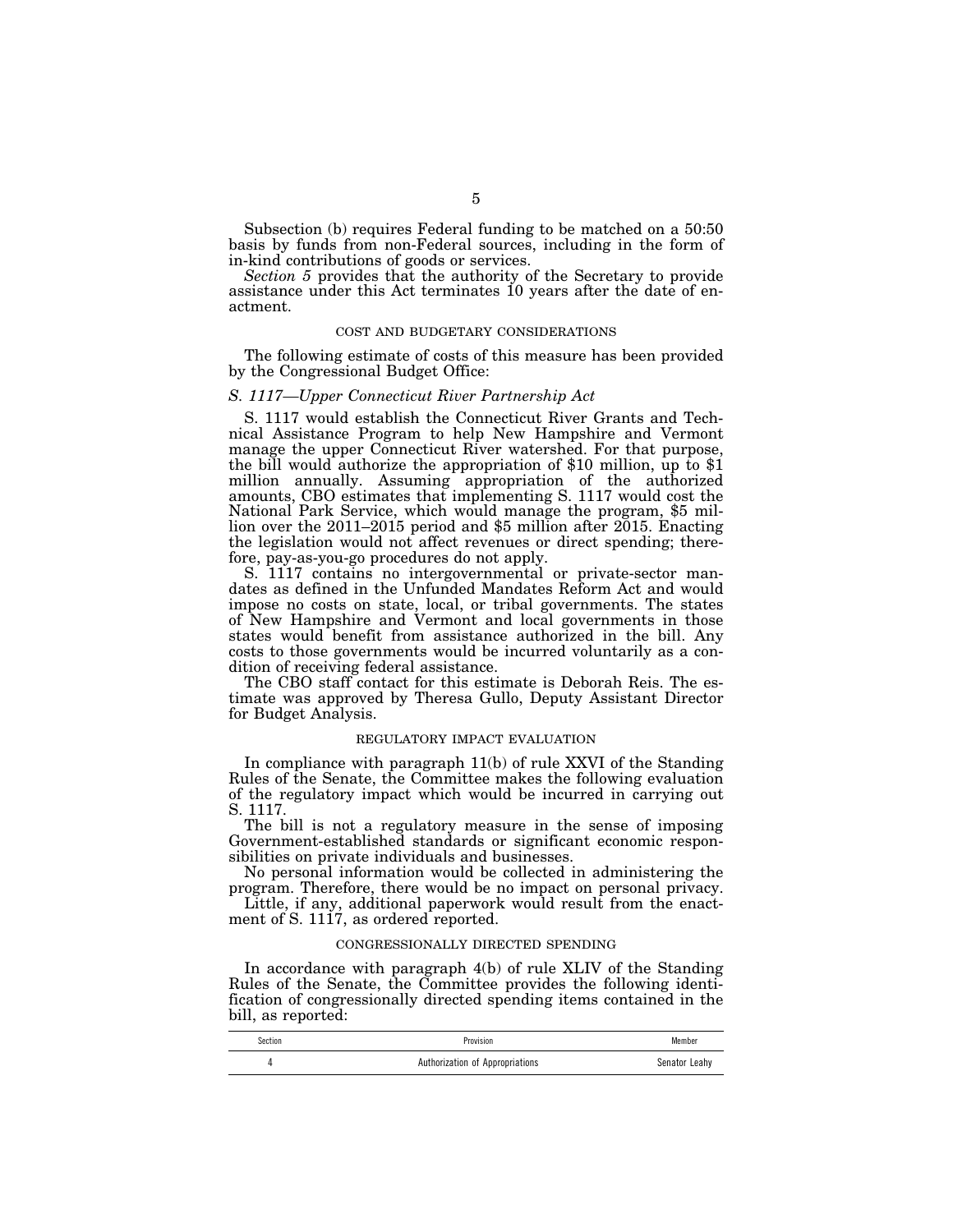The testimony provided by the National Park Service at the July 15, 2009 Subcommittee hearing on S. 1117 follows:

### STATEMENT OF KATHERINE H. STEVENSON, DEPUTY DIREC-TOR, SUPPORT SERVICES, NATIONAL PARK SERVICE, DE-PARTMENT OF THE INTERIOR

Mr. Chairman, thank you for the opportunity to appear before you today to discuss the views of the Department of the Interior on S. 1117, the Upper Connecticut River Partnership Act, which would authorize the Secretary of the Interior to provide assistance in implementing cultural heritage, conservation and recreational activities in the Connecticut River watershed of the States of New Hampshire and Vermont.

The Department appreciates the efforts of the Connecticut River Joint Commissions and their exemplary work in the upper Connecticut River watershed. Many local, state, regional and federal organizations have worked in partnership with the Commissions for many years to support numerous efforts to improve water quality, promote sustainable tourism, protect unique natural and rural resources, and improve recreational opportunities.

While we support activities that conserve and enhance the cultural, environmental and recreational resources of the upper Connecticut River watershed, the Department cannot support S. 1117. There are existing funding mechanisms within the National Park Service, U.S. Fish and Wildlife Service, and possibly other federal agencies that can foster the type of partnership efforts envisioned in this bill. For example, technical assistance is available through the National Park Service's Rivers, Trails, and Conservation Assistance Program, while grants are available through the U.S. Fish and Wildlife Service's North American Wetlands Conservation Act Grants Program.

The upper Connecticut River watershed encompasses 41 percent of the state of Vermont's total area and 33 percent of the state of New Hampshire's. It has been the subject of many past studies, including National Park Service (NPS) studies, which document its natural and cultural resources. The upper Connecticut River watershed was recognized by Congress in 1991 as part of the Silvio O. Conte National Fish and Wildlife Refuge; the refuge manages the Nulhegan Basin unit and sponsors education centers at the Montshire Museum in Norwich, Vermont as well as in Colebrook, New Hampshire and Turner's Falls, Massachusetts. The watershed also contains units of the National Park System including Marsh-Billings-Rockefeller National Historical Park, Saint Gaudens National Historic Site, and sections of the Appalachian Trail. The NPS Rivers, Trails and Conservation Assistance Program field office in Woodstock, Vermont has projects in the watershed, and the Hydropower Relicensing and Wild & Scenic River